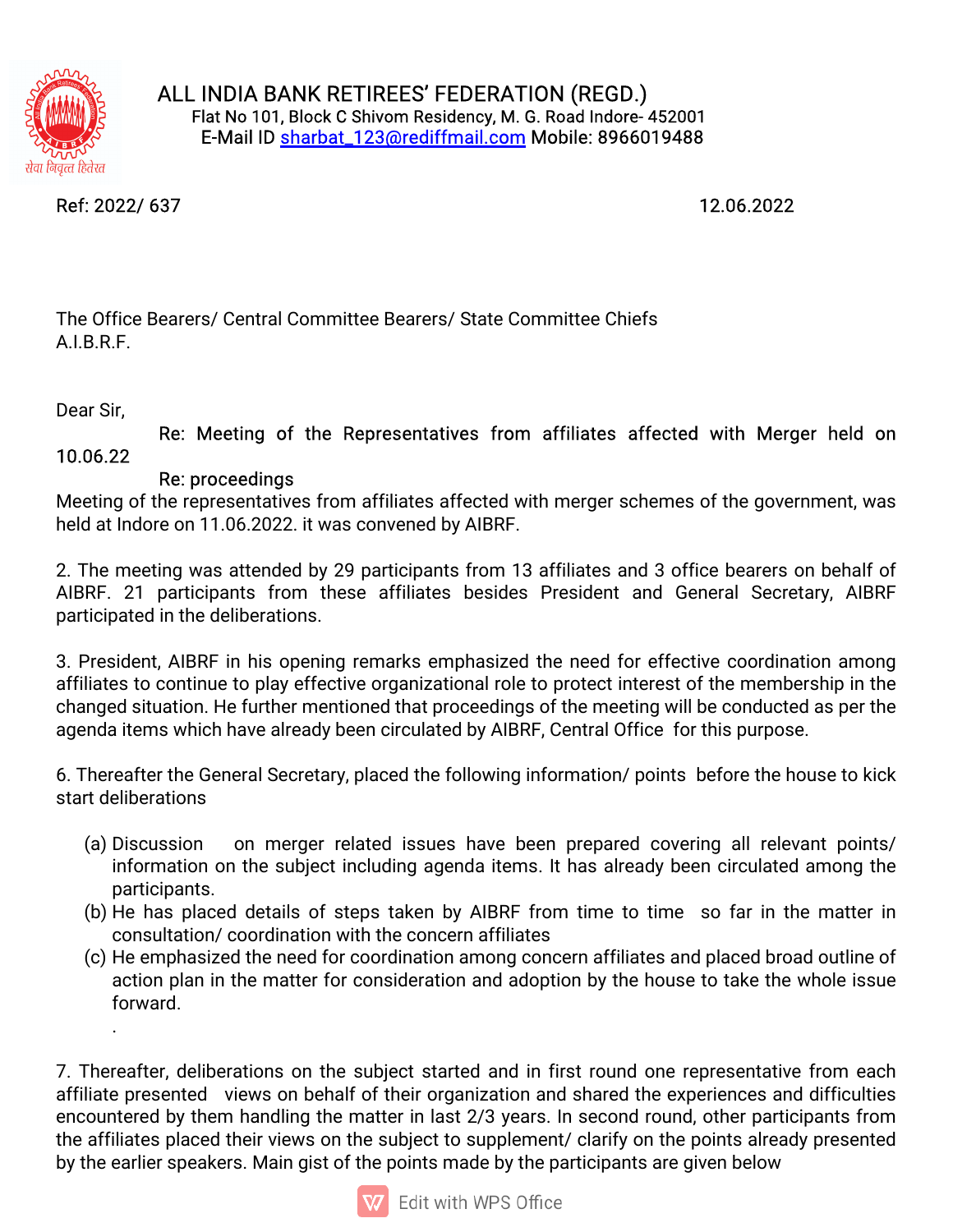- (a) They all emphasized the need to work at organizational level jointly in the bank in coordinated manner to take up issues of members with the management in post-merger scenario.
- (b) They also expressed the views that in the coming days to face realities of merger effectively, there is need to work for eventual merger. But there was broad consensus among all that affiliates are not fully ready for immediate merger. To implement eventual merger of affiliates in affected banks., some ground work need to be done and some procedural issues need to be sorted out which require some more time.
- (c) All were of the view that in the meantime all steps should be taken at different level to develop effective coordination among the affiliates.
- (d) Some of the decisions taken earlier in the area of coordination by some affiliates could not be fully implemented mainly due to difficulties faced due to Corona pandemic. However, time has now come for expediting the steps in this direction to cover up the lost time.
- (e) The participants accepted that due to lack of proper understanding views/expectations of one another owing to cultural gap, some of the confusion and difference of opinions surfaced. However, all agreed to iron out perception gaps and work unitedly.
- (f) It was noted with appreciation that some affiliates have taken initiatives at their own and has been taking steps to develop effective coordination among them
- (g) PNB Representative presented document covering various aspects on merger issue related to them.
- (h) All the deliberations took place in very cordial manner and in very candid and objective manner.

General Secretary, AIBRF took careful note of the points made by the representatives of affiliates during the deliberations and thanked them for valuable inputs given by them on the subject. He also thanked them for responding to AIBRF call and also for adopting very positive attitude on the issue. Thereafter, he placed before the house the following action plan on the subject for consideration and adoption.

## **ACTION PLAN**

- 1. All concern affiliates will take steps to constitute coordination committee in their banks, if not formed yet within maximum period of 3 months.
- 2. The coordination committee will be two tiers. One coordination committee will be at the apex level and another one will be at ZONAL/Circle/ Reginal level according to the administrative set up prevailing in the anchor bank. Zonal/ Circle/ Regional level coordination committee will function under supervision and direction of apex level committee. This task should be completed in next 6 months.
- 3. Apex level coordination committee will consist of office bearers/ members. Number of positions will be determined by the affiliates with due consultation among them. In the beginning number of position will be equally shared among the affiliates.
- 4. The coordination committee will meet periodically as and when need arises to take up issues of retirees and other related matter to be taken up with the management for discussion and decision. However, the committee will meet at least once in quarter.
- 5. It will be duty of the Convenor to issue notice for the meeting and organize it. The Convener will also be responsible to keep minutes and other record of the meeting and circulate them.
- 6. The coordination committee will decide its name and nomenclatures to be used in all sorts of the communication. The suggested name should preferably be "ALL INDIA COORDINATION COMMITTEE OF ...............................RETIREE ORGANISATIONS AFFILIED TO AIBRF", wherever not

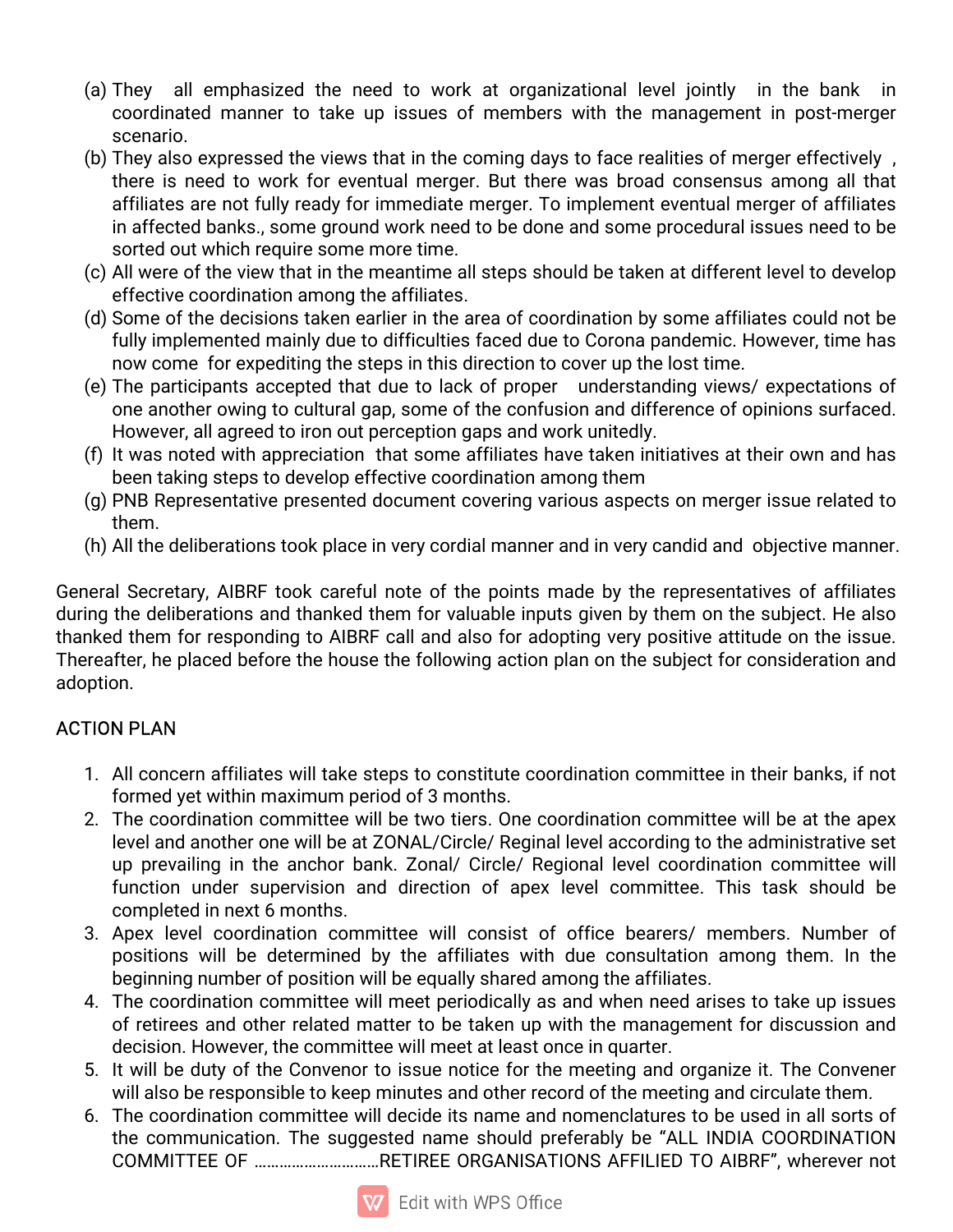done earlier so far. All correspondence with the management will be done under the name decided.

- 7. The coordination committee in its meeting at the earliest will take steps to form by-laws/ rules for its smooth functioning. However, such rules will be subject to the decision already taken at AIBRFlevel.
- 8. The coordination committee at the earliest will constitute sub-committee which will study all issues related to eventual merger and submit report to the all-India coordination committee for further action.
- 9. On formation of all India and zonal coordination committees in each bank, conference will be organized by the Convenor of All India committee to discuss all issues concerned to merger and prepare strategy to further strengthen the concept of coordination and issues related to merger.
- 10. All India coordination committee will immediately inform to the bank management about formation of the committee with copy to AIBRF so it may issue suitable communication.
- 11. AIBRF will do periodical monitoring to ensure that the above action plan is implemented in time bound manner.
- 12. In case of affiliates from associate banks, steps will be taken by AIBRF to form all India Federation shortly to strengthen concept of coordination in SBI.

The above action plan was unanimously adopted by the house. All the affiliates affected with the merger are requested to take immediate steps to implement the above action plan to take the whole issue forward.

With Warm Greetings,

YoursSincerely

(S.C.JAIN) **GENERAL SECRETARY**